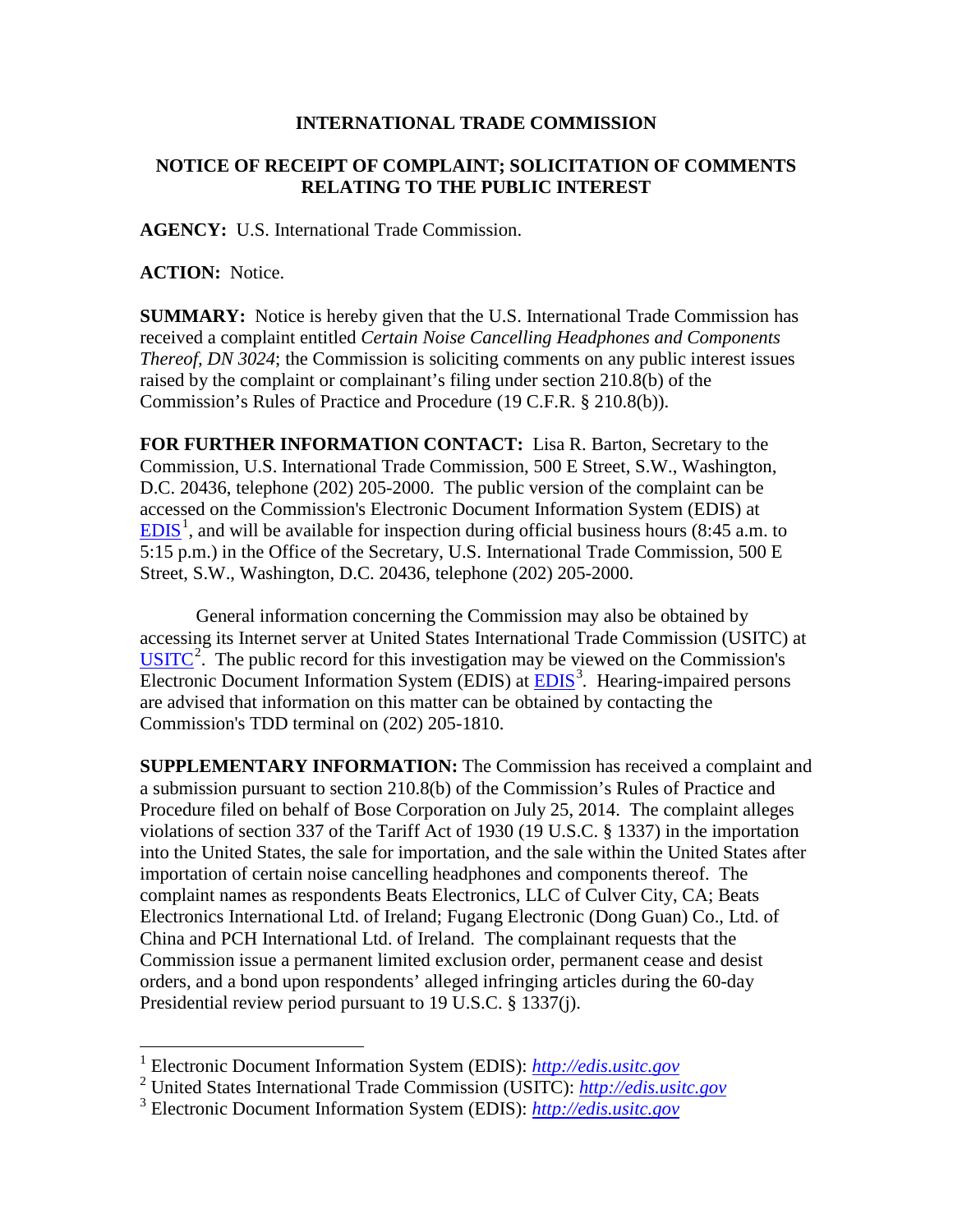Proposed respondents, other interested parties, and members of the public are invited to file comments, not to exceed five (5) pages in length, inclusive of attachments, on any public interest issues raised by the complaint or section 210.8(b) filing. Comments should address whether issuance of the relief specifically requested by the complainant in this investigation would affect the public health and welfare in the United States, competitive conditions in the United States economy, the production of like or directly competitive articles in the United States, or United States consumers.

In particular, the Commission is interested in comments that:

- (i) explain how the articles potentially subject to the requested remedial orders are used in the United States;
- (ii) identify any public health, safety, or welfare concerns in the United States relating to the requested remedial orders;
- (iii) identify like or directly competitive articles that complainant, its licensees, or third parties make in the United States which could replace the subject articles if they were to be excluded;
- (iv) indicate whether complainant, complainant's licensees, and/or third party suppliers have the capacity to replace the volume of articles potentially subject to the requested exclusion order and/or a cease and desist order within a commercially reasonable time; and
- (v) explain how the requested remedial orders would impact United States consumers.

Written submissions must be filed no later than by close of business, eight calendar days after the date of publication of this notice in the *Federal Register*. There will be further opportunities for comment on the public interest after the issuance of any final initial determination in this investigation.

Persons filing written submissions must file the original document electronically on or before the deadlines stated above and submit 8 true paper copies to the Office of the Secretary by noon the next day pursuant to section 210.4(f) of the Commission's Rules of Practice and Procedure (19 C.F.R. § 210.4(f)). Submissions should refer to the docket number ("Docket No. 3024") in a prominent place on the cover page and/or the first page. (*See* Handbook for [Electronic Filing Procedures](http://www.usitc.gov/secretary/fed_reg_notices/rules/handbook_on_electronic_filing.pdf), *Electronic Filing Procedures*<sup>[4](#page-1-0)</sup>). Persons with questions regarding filing should contact the Secretary (202-205-2000).

 $\overline{a}$ 

<span id="page-1-0"></span><sup>4</sup> Handbook for Electronic Filing Procedures:

[http://www.usitc.gov/secretary/fed\\_reg\\_notices/rules/handbook\\_on\\_electronic\\_filing.pdf](http://www.usitc.gov/secretary/fed_reg_notices/rules/handbook_on_electronic_filing.pdf)